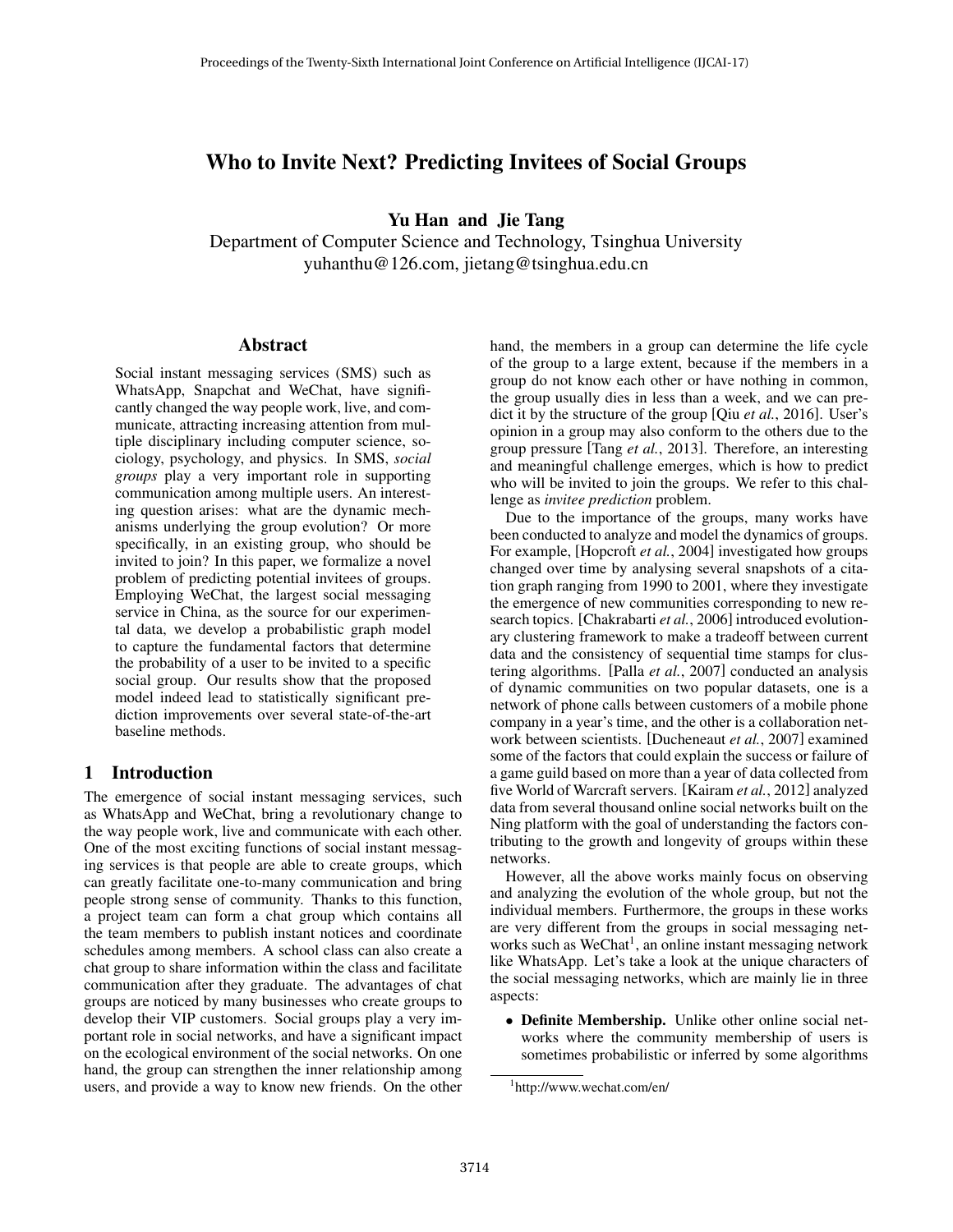based on analysing the distribution of edges, such as Spectral Clustering proposed by [Donath and Hoffman, 1973], in most social messaging networks, the group membership of users is definite.

- Privacy. In many social instant messaging networks, such as WeChat, the groups are invisible to their nonmembers even if they know the names of the groups. The growth of groups is in an invitation-only style, i.e., the only way for a user to join a group is being invited by one of the members of this group.
- Limited Capacity. In most social instant messaging networks, the size of a group is limited. For example, in WeChat, the size of a group is maximal to 500. If the size of a group is larger than 100, the invitees must be real-name authenticated.

Due to these unique characters, the sense of community in social instant messaging networks is much stronger than other online social networks. For both reasons, we need to devise new models and algorithms to address the problem of invitee prediction in social messaging networks. [Backstrom *et al.*, 2006] studied how the evolution of the communities relates to properties such as the structure of the underlying social networks based on DBLP and LiveJournal data sets in which the membership of users is definite, and use decision-tree technique to predict the users' probabilities of joining a group based on the user's structural features. [Qiu *et al.*, 2016] investigated this issue on social instant messaging networks and predict invitees with Support Vector Machine. However, both two works only exploit the static features to predict invitees, ignoring the influence of other users and group constraints on the probability of invitation, leading to an unsatisfactory performance.

Unlike the previous works, we aim to focus on individual users, and develop a reasonable model that can capture all the information and factors from network structure which reflect or have correlation with the users' probabilities of being invited to the groups to predict who will be invited to join the groups in the next period. To this end, we study the invitation behavior and mine the potential factors at three levels including group level, peer level and individual level, and analyze the different ways in which these factors affect the users' probabilities of being invited to the groups. We formulate the question and carefully design a novel model based on factor graph theory, which integrates all the different potential factors into a unified framework to predict invitees of the groups. We apply our model to real-world data set, and the experimental result shows that our model significantly outperforms the baseline methods. To our best knowledge, this is the first work which investigates factors at all three levels and integrates all the potential factors from different levels into an unified model to predict invitees of social messaging groups. The contribution in this paper includes:

- We study the correlation between the probability of being invited to the groups and various factors at different levels on a real-world social instant messaging network.
- We propose a model integrating all the factors into one unified framework to predict invitees of social messaging groups. We apply our model on a real-world social

messaging network, achieving better performance than the baseline methods.

## 2 Problem Formulation

The friendship between a pair of users in a social messaging network is usually reciprocal, so we use an undirected graph  $G = (V, E, C)$  to denote a snapshot of the structure of a social messaging network, where  $V = \{v_1, v_2, ..., v_n\}$  is the set of all the users, and  $E = \{e_1, e_2, ..., e_m\}$  is the set of the edges between the users, representing the friendship between two users, and  $C = \{c_1, c_2, ..., c_k\}$  is the set of all the groups. A group  $c_i \in C$  is denoted as  $c_i = \{V_{c_i}, E_{c_i}\}$ , where  $V_{c_i}$  is the set of all the nodes belonging to group  $c_i$ , and  $E_{c_i}$  is the set of all the edges among  $V_{c_i}$ .

Definition 1 *Fringe Node(User). A fringe node of a group is a node that has at least one friend belonging to this group, that is:*

$$
FN(c) = \{ v \in V \setminus V_c | \exists u : u \in V_c \land (v, u) \in E \}.
$$

Definition 2 *Fringe-Group Pair. A fringe-group pair consists of a group and one of its fringe nodes, denoted as*  $y = (v, c)$ , which is a data point in our model. We can extract *all these data points forming a set denoted as* Y *.*

**Definition 3 Invitation.** For a data point  $y_i = (v, c)$  and a  $time$  *stamp*  $t$ *, let*  $y_i^t = 1$  *denote that*  $\hat{v}$  *is invited into c at time* stamp t, and  $y_i^t = 0$  denote that user v is not invited into c.

**Problem 1 Invitee Prediction.** Let  $\langle 1, ..., t \rangle$  be a se*quence of time stamps. Please note that the intervals between these time stamps do not need to be equal. We use*  $<$   $G$ <sup>1</sup>, ...,  $G$ <sup>t</sup>  $>$  to denote the snapshots of the network struc $t$ ure, and  $<$   $Y^1,...,Y^t$   $>$  to denote the invitation behaviors at *all the time stamps. Our goal is to learn a prediction function*

$$
f: ,  \rightarrow Y^{t+1}
$$

*to infer the invitation behaviors and invitees at time*  $t + 1$ *.* 

### 3 Observations: Who would be invited?

#### 3.1 Data

All the research work in this paper is based on the daily usage logs from WeChat messaging platform, which is one of the largest standalone messaging services, having over a billion created accounts and 938 million active users as of 2017.We collect all the valid chat groups with names created during half an hour. We only use non privacy data such as network structural information for research. We analyze all the dynamic information about these groups from their births to one year later, involving more than 3 millions users, 4 millions edges and almost 1 million invitation records.

### 3.2 Observation

The users' probabilities of being invited to join the groups could be affected by many factors from the groups, the other users and themselves. We try to quantitatively capture these factors. In this subsection, we investigate all the three kinds of factors, i.e., group constraint, peer correlation and individual structure attributes, which are at three levels separately.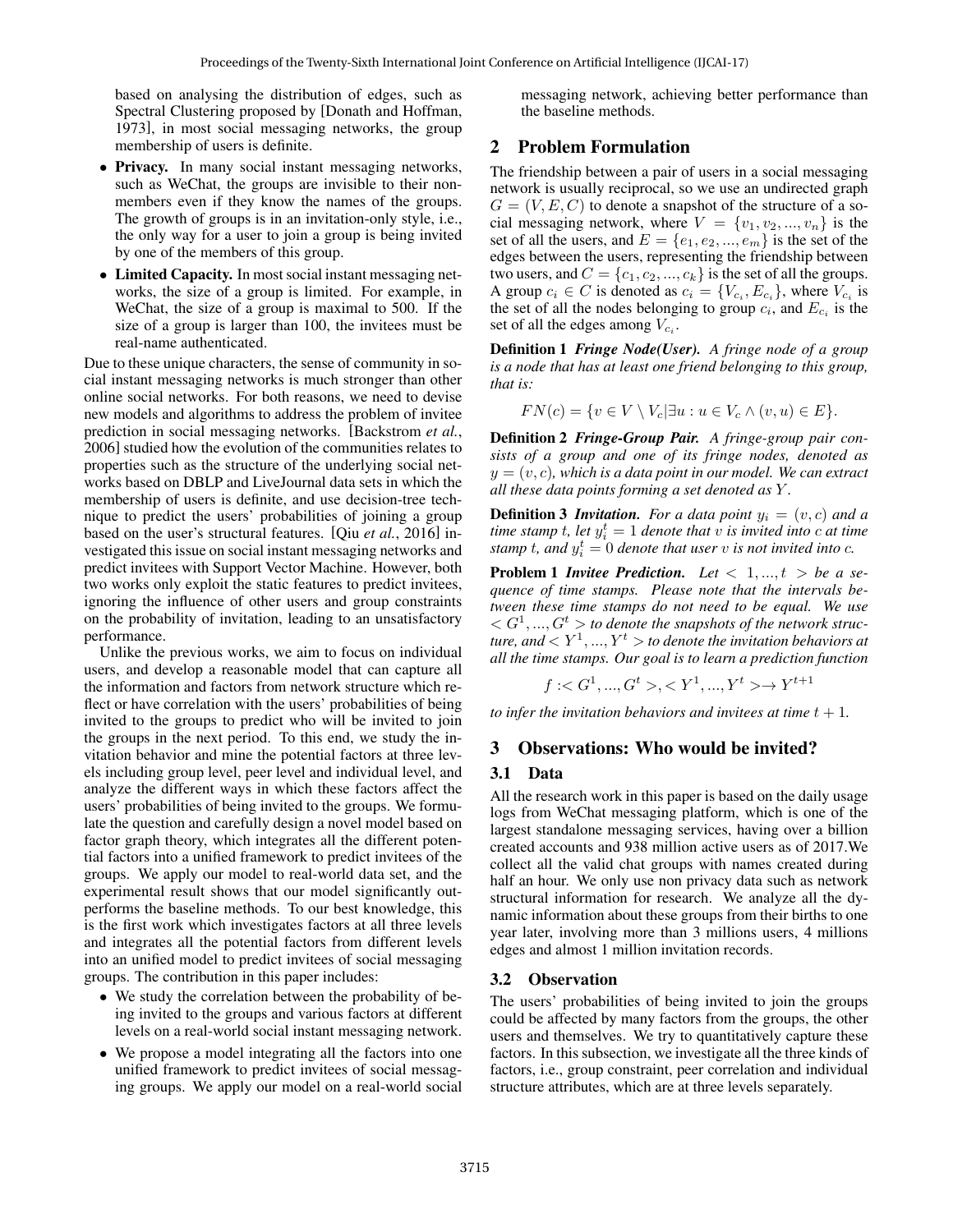

Figure 1: Size of groups and probabilities of being invited change with time. (b) and (d) are the zoomed versions with respect to the time period from 0 to 24 hours. All the probabilities are observed at a 0.95 confidence interval.

#### Group Constraint

The groups change all the time, and the fringe users' probabilities of being invited to the groups change accordingly. In this subsection, we investigate this correlation qualitatively. To clearly illustrate the process of the groups evolve in one year, we set 7 observation points between their births and one year later, which are half an hour after their births, one hour after their births, three hours after their births, twenty-four hours after their births, one month after their births, three months after their births, six months after their births, nine months after their births and the end of the observation window, i.e. one year later after their births. We take the size of each group at the end of the observation window as the denominator, and calculate the percentage of each group's size at each observation point. We plot the results in Figure 1, where we can see that the chat groups grow at different velocities at different stages in their life cycles. They grow fast in the early stage after their births, and grow slower as the time passes, as shown in Fig.1(a). With the size of groups get bigger, the fringe users of groups get more, and the probabilities of being invited into the group get smaller accordingly, as shown in Fig.1(c). To distinctly illustrate the development in the first twenty-four hours, we zoom it in Fig.1(b) and Fig.1(d). Both two metrics are observed at a 95% confidence interval.

### Peer Correlation

We think that the two fringe users' probability of being invited to a group have some kinds of correlation if they are similar enough with regard to this group. In other words, if one fringe user is invited to join the group, her/his similar fringe user with regard to this group, which we name as *fellow fringe user*, is probably invited to this group later. We define this kind of similarity, or fellowship, in two ways. First, if



Figure 2: ML-FGM model.

two fringe users of a group are friends, we take them as fellow fringe users of this group. The other case is that if two fringe users of a group have more than two common friends already in this group, they are also regarded as fellow fringe users. The left part of Fig.2 is a toy example of a social messaging network,  $v_4$  and  $v_5$  are the first kind of fellow fringe users, while  $v_1$  and  $v_2$ ,  $v_3$  and  $v_4$  are both the second kind of fellow fringe users. We plot the fringe users' probabilities of being invited into the groups in the case that one of their fellow fringe users have been invited to the groups in Fig.3. The yellow bar represents the first kind of fellowship, while the blue bars represent the second kind. The X-axis numbers under blue bars stand for the numbers of common friends already in the group which the fellow fringe users share with each other. For comparison, we plot the average probability of all the fringe users with a red bar. Obviously, the more common friends they share, the stronger correlation their probabilities of being invited to the groups have.

#### Closeness Between Fringes and Groups

Social messaging groups are usually created with a subject, such as a school class, a project team, or a big family, etc, so there is an intuition that the closer a fringe user to the subject of the group, the more likely she/he gets an invitation into the group. We can measure this kind of closeness between a user and a group based on the structure of the network. We study the effect of the closeness on the probability of being invited to the groups. The way to examine and measure the closeness between the fringe users and the chat groups can be defined from many aspects. To demonstrate this issue, we take structure attributes for example, which are the number of the fringe users' friends already in this group and the number of the fringe users' adjacent triads in this group<sup>2</sup>. For both metrics, the larger the numbers, the closer the fringe users to the groups. Figure 4 is the probabilities of being invited to a chat group as a function of the two metrics, showing that the closer the fringe users to the chat groups, the more likely

 $2$ The adjacent triads of a node is the triads it take part in. The number of a fringe user's adjacent triads in the group is the number of its adjacent triads with the other two nodes both in this group.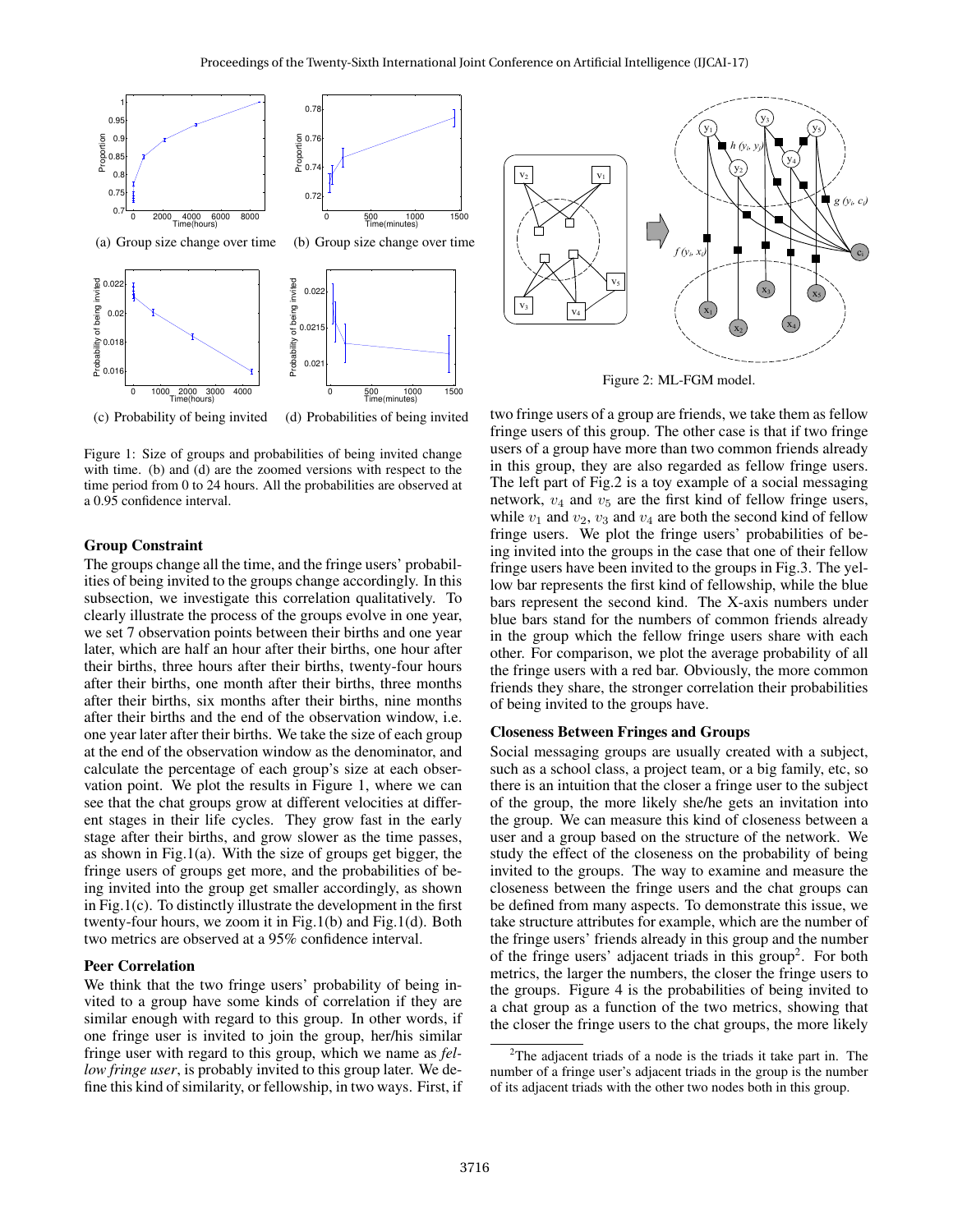

Figure 3: Probabilities of being invited as a function of whether their fellow fringe users are invited. The red bar represents average probability. The yellow bar represents the probabilities of being invited when their first kind of fellow fringe users are invited into the groups. The blue bars represent the probabilities of being invited when their fellow fringe users with the second relationship are invited into the groups, and the X-axis labels of the blue bars denote the number of their common friends in the groups. All the probabilities are observed at a 0.95 confidence interval.

for fringe users to be invited to the groups, which is in accord with our intuition.

# 4 Invitees Prediction

From the above observation we can see that the fringe nodes' probabilities of being invited to the group have correlation with factors from all the three levels, i.e. the group level, the peer level and the individual level. So how to reasonably incorporate and utilize all these factor to predict invitees is a challenge. In this section, we propose an unified model, Multi-Level Factor Graph Model (ML-FGM), to capture all these correlations and predict invitees.

### 4.1 Model Description

Fig. 2 represents the graphical structure of ML-FGM. The left part of Fig. 2 represents the input social instant messaging network which can be transformed to a graphical model as shown in the right part. In ML-FGM, each fringe-group pair  $(v, c)$  is mapped to a variable node y, and the correlations between the label of  $y$  and all kinds of factors are modeled as factor nodes. Corresponding to the three levels, we design the following three kinds of factor nodes.

- 1. *Group factor*.  $g(y_i, c_i)$  represents the correlation between  $y_i$  and the corresponding group, where  $c_i$  denotes the corresponding group of  $y_i$ .
- 2. *Peer factor.*  $h(y_i, R(y_i))$  represents the correlation between  $y_i$  and the fellow fringe nodes, where  $R(y_i)$  denotes the set of the fellow fringe nodes of  $y_i$ .
- 3. *Individual factor*.  $f(y_i, x_i)$  represents the correlation between  $y_i$  and its structural attributes, where  $x_i$  denotes the attributes set of  $y_i$ .

Let  $\theta$  be the parameters set of our model. Then our task can be described as to find a  $\theta^*$  so as to maximize the posterior



Figure 4: Probabilities of being invited to join the groups as functions of closeness between the fringe users and their groups. (a) is the probability of being invited to join the groups as a function of the number of friend the fringe users have in the groups. (b) is the probability of being invited to join the groups as a function of the number of triads the fringe users have in the groups. The probabilities are observed at a 0.95 confidence interval.

probability of  $Y^{t+1}$ , i.e.  $P(Y^{t+1}|G^{1,...,t}, Y^{1,...,t})$ . Calculating the posterior probability directly is intractable in such an social messaging network. However, we can simplify the maximization by factorizing the "global" probability as a product of "local" factors on the basis of factor graph theory proposed by [Kschischang *et al.*, 2001]. Given  $G^{1,...,t}$ and  $Y^{1,...,t}$ , we get the posterior probability of  $Y^{t+1}$ :

$$
P(Y^{t+1}|G^{1,...,t}, Y^{1,...,t}) = \prod_{i} g(y_i, c_i)h(y_i, R(y_i))f(y_i, x_i).
$$
\n(1)

The three factors can be instantiated in different ways. To reflect the way that the factors affect or have correlation with the posterior probability we want to maximize, we define the group factor and the individual factor as:

$$
g(y_i, c_i) = \frac{1}{Z_{\alpha}} \exp{\{\alpha^T g'(y_i, c_i)\}},
$$
 (2)

$$
f(y_i, x_i) = \frac{1}{Z_{\gamma}} \exp{\lbrace \gamma^T f'(y_i, x_i) \rbrace}, \tag{3}
$$

where  $g'(\cdot)$  represents the group's attributes, and  $f'(\cdot)$  is a vector of features measuring the intimate degree between a fringe node and its group;  $\alpha$  and  $\gamma$  are their weighting vectors. For the peer factor, we model it in a Markov random field. By the Hammersley-Clifford theorem[Hammersley and Clifford, 1971], we can define it as:

$$
h(y_i, R(y_i)) = \frac{1}{Z_{\beta}} \exp\{\sum_{y_j \in R(y_i)} \beta^T h'(y_i, y_j)\},\tag{4}
$$

where  $h'(\cdot)$  is a indicator function to indicate whether the two fringe nodes have a fellowship, and  $\beta$  is the weighting vector for all the cases.

#### 4.2 Model Learning

Given the model, we need to estimate its parameters  $\theta =$  $\{\alpha, \beta, \gamma\}$ , which can be solved by two steps. First we figure out the objective function of this problem. Second, we find a configuration for the free parameters that maximize the log-likelihood of the objective function, i.e.,

$$
\theta^* = \operatorname{argmax} \mathcal{O}(\theta).
$$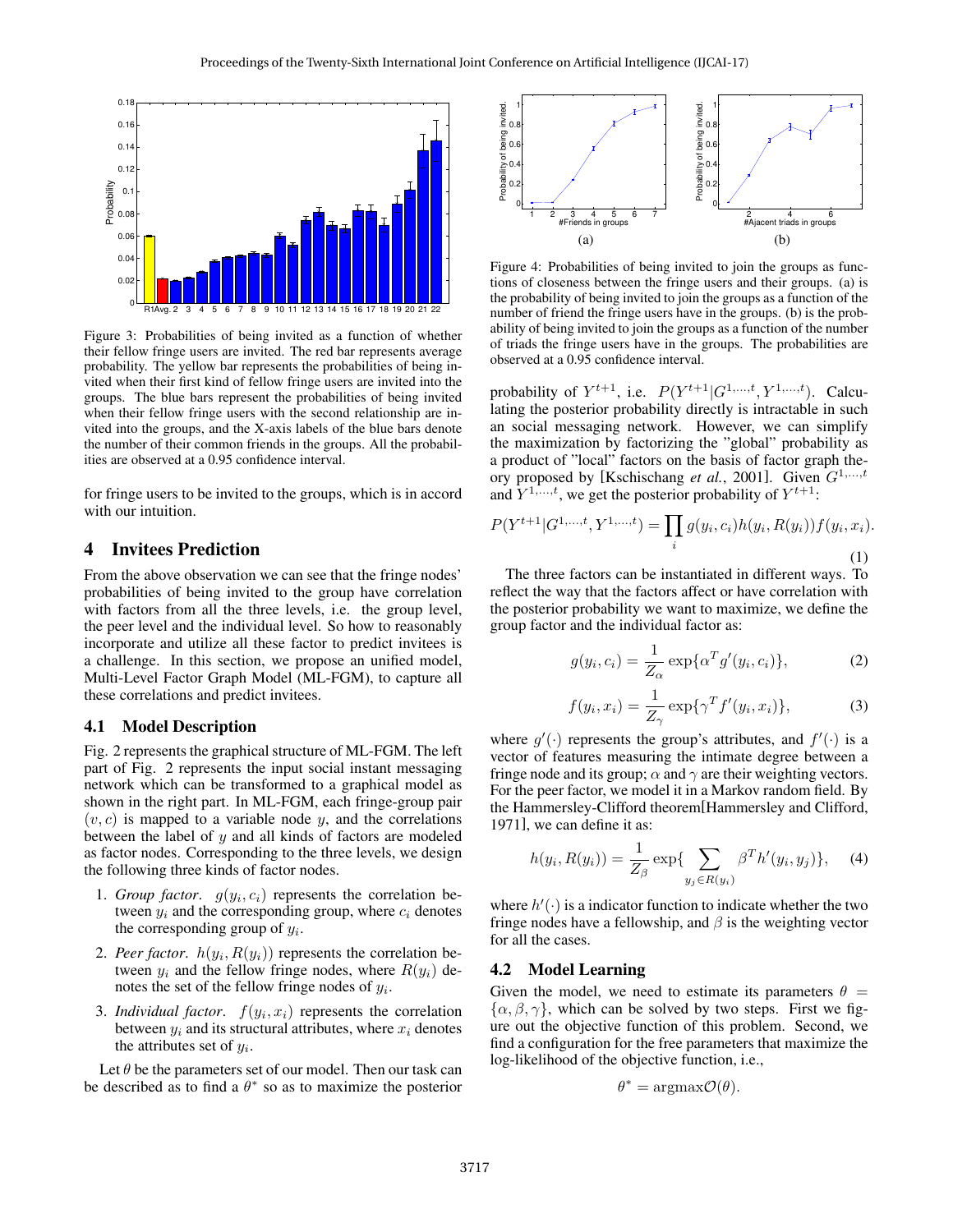Combining Eqs.2, 3 and 4 into Eq.1, we can get the loglikelihood objective function as follows.

$$
\mathcal{O}(\theta) = \sum_{i=1}^{N} (\alpha^T g'(y_i, c_i) + \gamma^T f'(y_i, x_i)) + \sum_{(y_i, y_i) \in R} (\beta^T h'(y_i, y_j)) - \log Z,
$$
\n(5)

where  $Z = Z_{\alpha}Z_{\beta}Z_{\gamma}$  is a normalization factor, and R is the set of all the fellow relationships among fringe nodes. To solve the optimization problem, we adopt a gradient decent method (or a Newton-Raphson method). Specifically, we compute the partial derivatives of the objective function(Eq.5) with regard to each parameter, and get their gradients, which are follows: (Please note that in the following equations, without ambiguity, we use Y', G, and Y to replace  $Y^{t+1}$ ,  $G^{1,...,t}$  and  $Y^{\overline{1},...,\overline{t}}$  in Eq.1 respectively for simplicity.)

$$
\frac{\partial \mathcal{O}}{\partial \alpha} = \mathbb{E}[\sum_{i=1}^{N} g'(y_i, c_i)] - \mathbb{E}_{P_{\alpha}(Y'|G,Y)}[\sum_{i=1}^{N} g'(y_i, c_i)].
$$
  

$$
\frac{\partial \mathcal{O}}{\partial \beta} = \mathbb{E}[\sum_{(y_i, y_i) \in R} h'(y_i, y_j)] - \mathbb{E}_{P_{\beta}(Y'|G,Y)}[\sum_{(y_i, y_i) \in R} h'(y_i, y_j)].
$$
  

$$
\frac{\partial \mathcal{O}}{\partial \gamma} = \mathbb{E}[\sum_{i=1}^{N} f'(y_i, x_i)] - \mathbb{E}_{P_{\gamma}(Y'|G,Y)}[\sum_{i=1}^{N} f'(y_i, x_i)].
$$

In the first equation,  $\mathbb{E}[\sum_{i=1}^{N} g'(y_i, c_i)]$  is the expectation of the group factor functions given the data distribution over  $Y'$ , G and Y in the training set, while  $\mathbb{E}_{P_{\alpha}(Y'|G,Y)}[\sum_{i=1}^N g'(y_i,c_i)]$  is the expectation of the group factor functions under the distribution  $P_\alpha(Y'|G, Y)$  given by the estimated model. Similar meaning can be drawn for the other two equations. To solve the problem of the intractability of the marginal distribution  $P_{\theta}(Y^{\gamma}|G, Y)$ , which is caused by the circles in the structure of our graphical model, we adopt Loopy Belief Propagation(LBP), proposed by [Murphy *et al.*, 1999]. Then the maximization of log-likelihood of the objective function can be achieved in two steps. First, we use LBP to compute marginal distribution of unknown variables  $P_{\theta}(Y'|G, Y)$  and the gradient of  $\theta$ . Second, we update  $\theta$  with a learning rate  $\eta$ :

$$
\theta_{new} = \theta_{old} + \eta \cdot \frac{\partial \mathcal{O}}{\partial \theta}.
$$

### 4.3 Inferring Invitees

With the estimated parameter  $\theta$ , we can infer the labels of variable nodes by finding a label configuration which maximizes the log-likelihood of the objective function, i.e.

$$
Y^{\prime *} = \operatorname{argmax} \mathcal{O}(Y^{\prime}|G, Y).
$$

### 5 Experiments

Having introduced ML-FGM and the algorithm to estimate the parameters, we now apply the model to real world data to predict invitees of the chat groups. A tricky and delicate task is how to set the time interval between time stamps



Figure 5: Size of groups changes with the skewed time. This figure is similar to Fig.1(a), except that the time labels on  $X$ -axis are cubic root of their genuine values.

 $(1, ..., t, t + 1)$ . Most previous works on behavior prediction usually take a fixed time unit, such as one day, one week, etc, as the time interval. However, from Fig.1 we can see that the size of groups increases faster in the early stage and slower in the later stage, so it is obviously not reasonable to set an equal time interval for every two adjacent time stamps. In this paper, we adopt an elastic time interval strategy that we take the length of time interval as the cubic function of the sequence number of the time stamps. Specifically, based on the observation, we set 1 hour as the time unit, so the first time stamp is 1 hour later after the births of the groups, and the second time stamp is  $2^3 = 8 hrs$  later after the births of the groups, and the next time stamp is  $3^3 = 27hrs$  later, and so on. This method is inspired by the phenomenon that if we skew time axis by extraction of cubic root, we can get a "linear"-like increment of size of groups as shown in Fig.5. We predict invitees at the third time stamp, i.e.  $Y^3$ , based on the information of the former two time intervals, i.e.  $\langle G^1, G^2 \rangle$  and  $\langle Y^1, Y^2 \rangle$ .

To evaluate the effectiveness of our model, we use two types of baseline methods. The previous works in this field usually utilize existing classification algorithms to solve such kind of issue as stated in Section 1. They take attributes of the nodes as their features to train a model, and use this model to predict whether a fringe node could be invited to join the group. We adopt this kind of methods as our first kind of baselines. Specifically, we choose Support Vector Machine (SVM) and C4.5 to be the representatives of this line of methods. In addition, we found that this question can be converted into another form and addressed by the algorithms for link prediction. Concretely, we can take the groups as a special kind of nodes, named as virtual nodes. There will be a link between an ordinary node and a virtual node if the node is a member of the corresponding group represented by the virtual node. Therefore predicting whether a fringe node could be invited to the group is equivalent to predicting whether a link could be established between an ordinary node and a virtual node. The mainstream ideas of link prediction with only topological information are measuring the proximity between the two nodes, denoted as  $x, y$ , with their sets of neighbors, denoted as  $\Gamma(x)$ ,  $\Gamma(y)$ . In this case, if x represents a group,  $\Gamma(x)$  actually represents the set of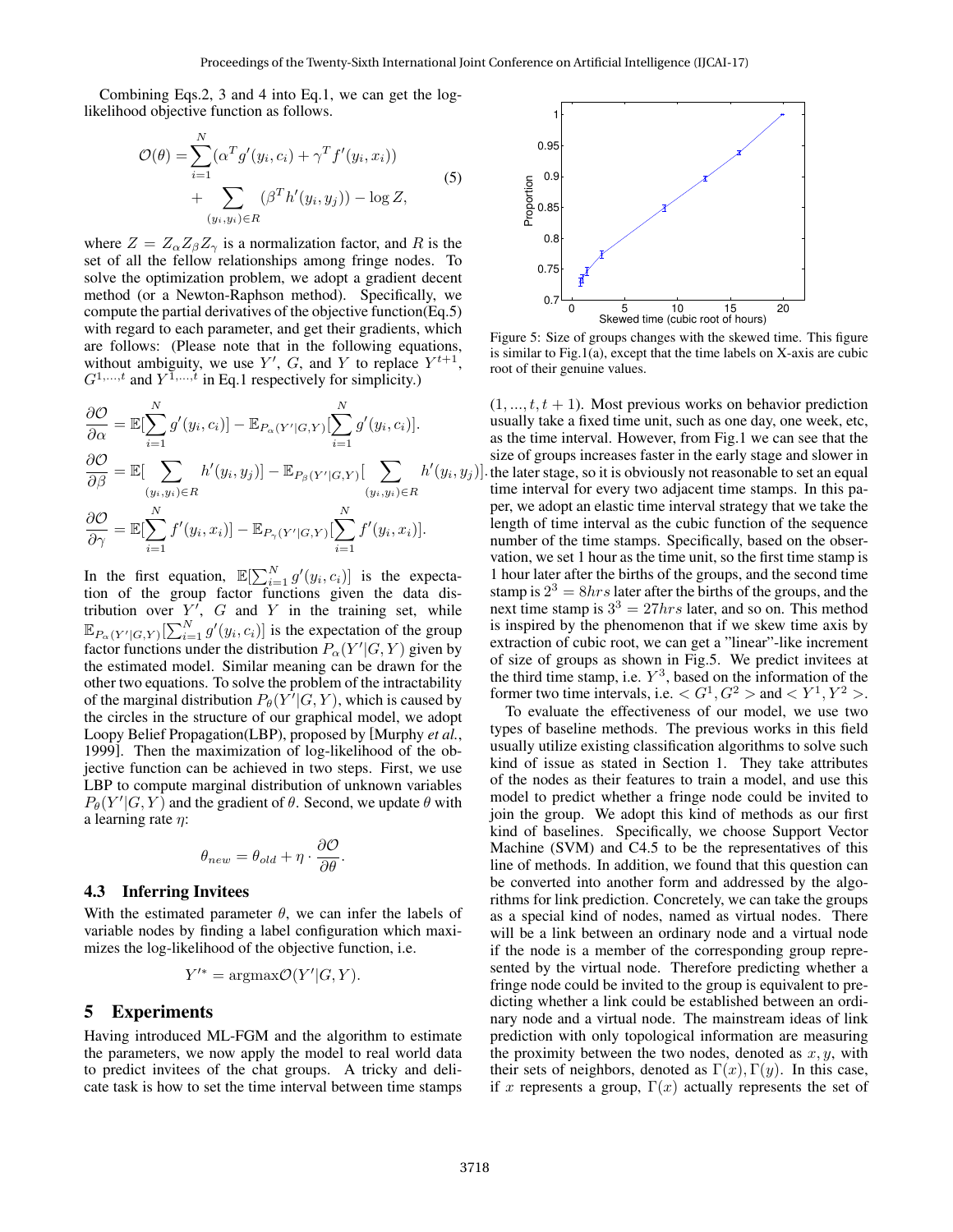Table 1: Prediction performance of different methods on WeChat data set.

| Models                  | Precision | Recall | F1-measure |
|-------------------------|-----------|--------|------------|
| <b>SVM</b>              | 0.502     | 0.269  | 0.351      |
| $C_{4.5}$               | 0.482     | 0.269  | 0.346      |
| Adamic/Adar             | 0.403     | 0.237  | 0.298      |
| Preferential Attachment | 0.395     | 0.239  | 0.298      |
| ML-FGM                  | 0.639     | 0.303  | 0.411      |

members of this group. Here, we choose two popular predictor *Adamic/Adar* [Adamic and Adar, 2003] and *Preferential Attachment* [Barabási and Albert, 1999; Newman, 2001; Barabâsi *et al.*, 2002] as the baseline methods in which the scores between  $x$  and  $y$  are defined as:

- Adamic/Adar:  $score(x, y) = \sum_{z \in \Gamma(x) \cap \Gamma(y)} \frac{1}{\log |\Gamma(z)|}$ .
- Preferential Attachment:  $score(x, y) = |\Gamma(x)| \cdot |\Gamma(y)|$ .

We compute Precision, Recall and F1-measure for each algorithm, and compare the performance of ML-FGM with the baseline methods. For the first kind of baseline algorithms and our algorithms, this is a straightforward task. However, there is a little trouble with link predictor, as they only rank the potential links, and are usually evaluated by Precision@top K. To make a relatively fair comparison, we set K to be the number of positive cases that our algorithm infers. To achieve better generality, all the features and factors fed into ML-FGM and baseline models only involve topological structure information of the network but not other information such as demographics in case there is no such information in some networks. From the results demonstrated in Table 1, we can see ML-FGM has a significant advantage in terms of all the metrics, through catching all the factor from fellow invitees and group information in addition to individual features.

#### **Discussion**

The link predictors and the classifiers can only handle the fringe users' features to predict invitees, failing to well capture the other factors which can reflect the natural reason that a fringe user can be invited to the group. The link predictors only measure the proximity between a group and a fringe user by the number of the fringe user's friends already in the group, which is actually a feature of the fringe user. Our approach successfully captures all the factors that we can exploit and combined them into a carefully designed framework, achieving better performance.

To analyze the contribution of each factor, we remove group factor and peer factor in ML-FGM, and evaluate the decrease in the prediction performance, as shown in Fig.6. M-g, M-p, M-gp stand for the removing of group factor, peer factor and both respectively.

# 6 Related Work

There are two lines of research related to this work: group evolution and social instant messaging networks.

Group Evolution. [Sun *et al.*, 2007] applied the Minimum Description Length principle to find the best partitions in a



time sequence of graphs. [Han and Tang, 2015] presented a unified probabilistic framework called Community Role Model (CRM) to model the social network. [Asur *et al.*, 2009] studied the dynamic relationship between nodes and communities. They defined four measures to catch the behavioral tendencies of nodes contributing to the evolution of the graph. [Kim and Leskovec, 2013] proposed a nonparametric multi-group membership model for dynamic networks wherein the present groups can vanish and new groups can emerge as the network evolves. [Yang *et al.*, 2010] conducted a longitudinal comparison of the communities evolvement between two distinct stages.

Social Instant Messaging. [Leskovec and Horvitz, 2008] studied the data capturing a month of high-level communication activities within the whole of the Microsoft Messenger. [Glass and Li, 2010] investigated the influence of technology acceptance model, social influence [Tang *et al.*, 2009] and demographics on instant messaging adoption in the workplace. [Church and de Oliveira, 2013] provided a deeper understanding of the motives and perceptions of WhatsApp and learn more about what it offers above and beyond traditional SMS. [O'Hara *et al.*, 2014] studied the sociality in WhatsApp.

# 7 Conclusion

We study the problem of predicting invitees of social groups by investigating a real-world social messaging network. We propose a probabilistic graphical model integrating various factors which can affect and have correlation with the fringe users' probabilities of being invited to join the groups from three levels, including group level, peer level and individual level, to predict invitees of social groups. The experimental results on the real world data set demonstrate the advantages of the proposed model.

# Acknowledgments

The other authors include Hao Ye and Bo Chen from Tencent Inc. Jie Tang is the corresponding author of this manuscript. The work is supported by the 863 Project (2015AA124102), NSFC (61631013,61561130160), and the Royal Society-Newton Advanced Fellowship Award.